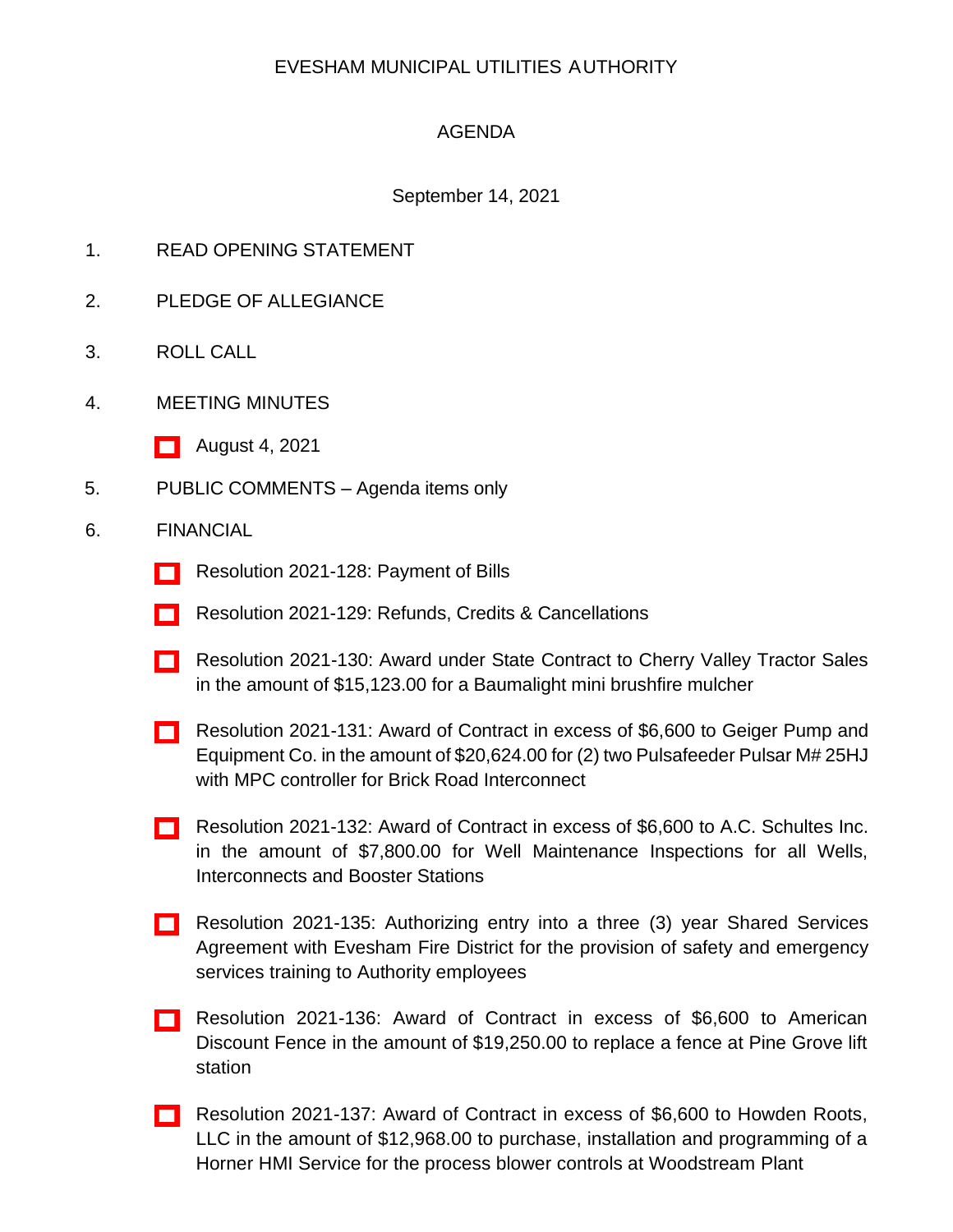- 7. EXECUTIVE DIRECTOR'S REPORT
	- [ ] Potential Violations
- 8. ENGINEER'S REPORT:
	- [ ] Review of Engineer's Status Report
	- [ ] Update: South Side Water Storage Tank
	- [ ] Update: Route 70 Water Main
	- [ ] Update: Route 70 Sewer Main
	- [ ] Update: Elmwood WWTP Resiliency Improvements
	- [ ] Update: Knox Boulevard Water Main Replacement
	- [ ] Update: Heritage Village (Phase 2) Water Main Replacement
	- [ ] Update: Elmwood Storage Building
	- [ ] Update: Elmwood Tertiary Filter Replacement
	- [ ] Update: Well No. 7 Building
		- [ ] Motion to approve an increase in the proposal from Richard A. Alaimo (previously approved for \$170,500.00) to a new price of \$324,000.00
	- [ ] Update: Greenbrook Drive Water Main Replacement
		- [\[ \]](http://www.eveshammua.com/wp-content/uploads/2021/09/Resolution-2021-138-RTW-Change-Order-1.pdf) Resolution 2021-138: Approval of Change Order #1 in the credit amount of \$23,163.68 to RTW Construction, Inc.
	- [ ] Update: Defense Drive Water Main Replacement
	- [ ] Update: North Cropwell Sewer Siphon
	- [ ] Update: Kings Grant WWTP Internal Recycle Pipe
		- [\[](http://www.eveshammua.com/wp-content/uploads/2021/09/Resolution-2021-134-Level-1-Construction.pdf) ] Resolution 2021-134: Award of Contract in excess of \$44,000 to Level-1 Construction in the amount of \$191,000.00 for the Kings Grant WWTP Internal Recycle Pipe
	- [ ] Update: Kings Grant Effluent Force Main Replacement
	- [ ] Update: Well No. 6 Re-drill
	- [\[ \]](http://www.eveshammua.com/wp-content/uploads/2021/09/Resolution-2021-133-Release-Performance.pdf) Resolution 2021-133: Release Performance Guarantees for Millwood Builders, Inc.
	- [ ] Motion to approve S-1/W-1 for La Scala Fire 500 Route 73 South